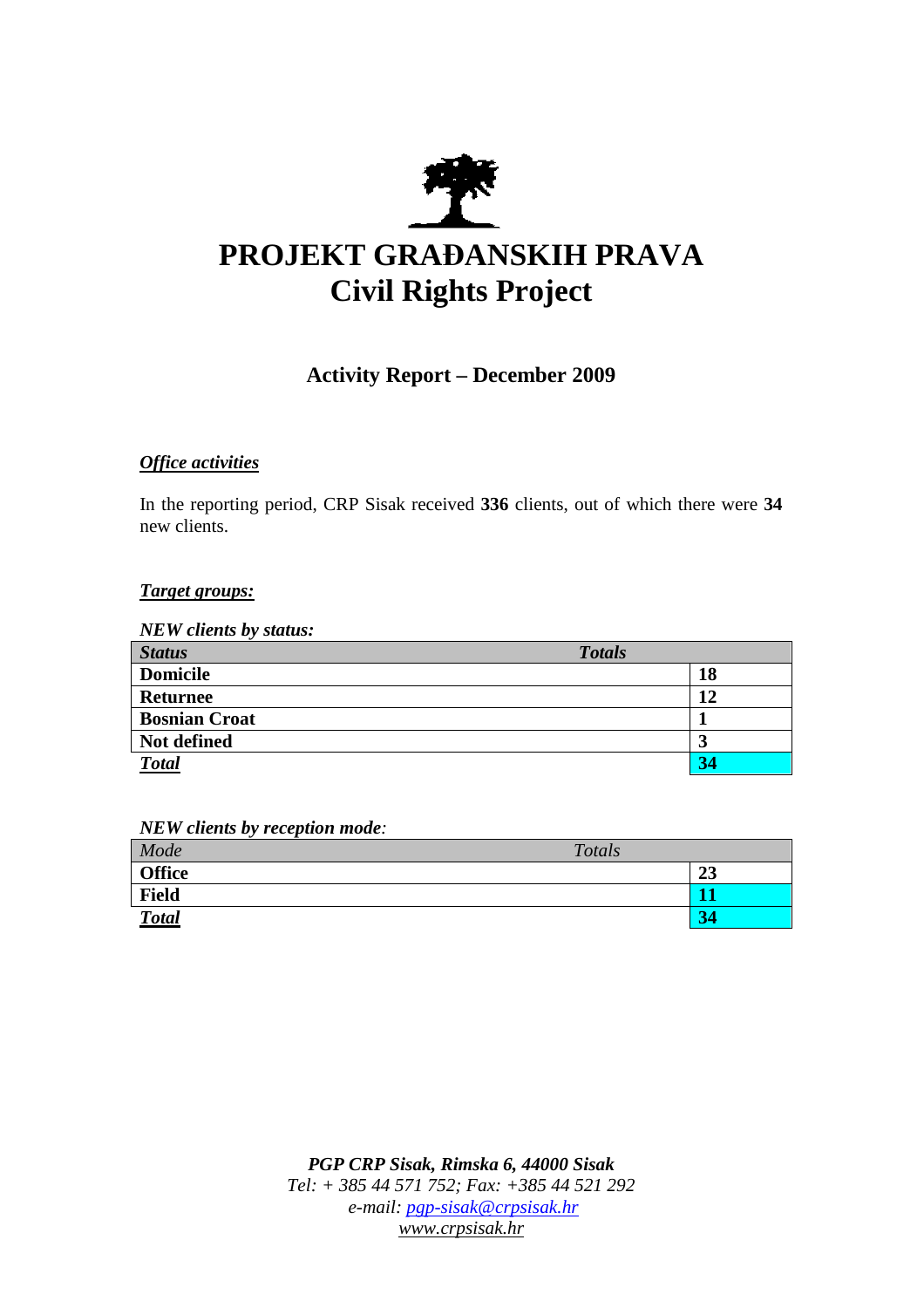| <b>TYPE OF CASE</b>                     | <b>NUMBER OF EVENTS</b> |  |
|-----------------------------------------|-------------------------|--|
| Citizenship                             | 13                      |  |
| Documents and status                    | 33                      |  |
| Ownership                               | 32                      |  |
| Pension and health and social security  | 37                      |  |
| Housing care                            | 15                      |  |
| Tenancy rights                          | 6                       |  |
| Labour                                  | 8                       |  |
| Misdemeanour                            | 4                       |  |
| Family violence                         | 10                      |  |
| Free legal aid                          | 37                      |  |
| Other: other legal issues, information, | 166                     |  |
| courses, etc.                           |                         |  |
| <b>TOTAL</b>                            | 361                     |  |

During the reporting period, there were **174** successfully solved request. They mainly relate to documents, establishment of ownership and other cases.

#### **ASSISTANCE**

| Personal documents issued                               |     |
|---------------------------------------------------------|-----|
| Appeals/complaints                                      | 10  |
| Letters                                                 | 30  |
| Administrative lawsuits                                 | 2   |
| Requests                                                | 33  |
| Submissions                                             | 39  |
| Legal and psychosocial and other types of<br>counseling | 203 |
| Quick advises                                           | 59  |
| <b>TOTAL</b>                                            | 381 |

#### *Legal issues*

The legal issues that CRP has been dealing with remain the same, as it can be seen in the table above (type of case.) Also, despite of some changes in proceedings, the problems related to cases remain generally the same: lengthy proceedings, postponing of court hearings, not encouraging the return of refugees, etc. The courts and administration do not act impartially when the State is involved in the case, but exactly the opposite, being completely on the side of the State. The laws, even when they are good, are not being applied well.

The following case will demonstrate the above said. The client N.P. (CRP case no. 7387) approached the CRP for legal assistance in several civil cases that had been ongoing before the County court in Sisak and Municipal court in Petrinja. The client is Croatian citizen, who lived in Petrinja before the war in the house, where they also had a manual trade. The client and his family fled after the Storm operation. In 1998,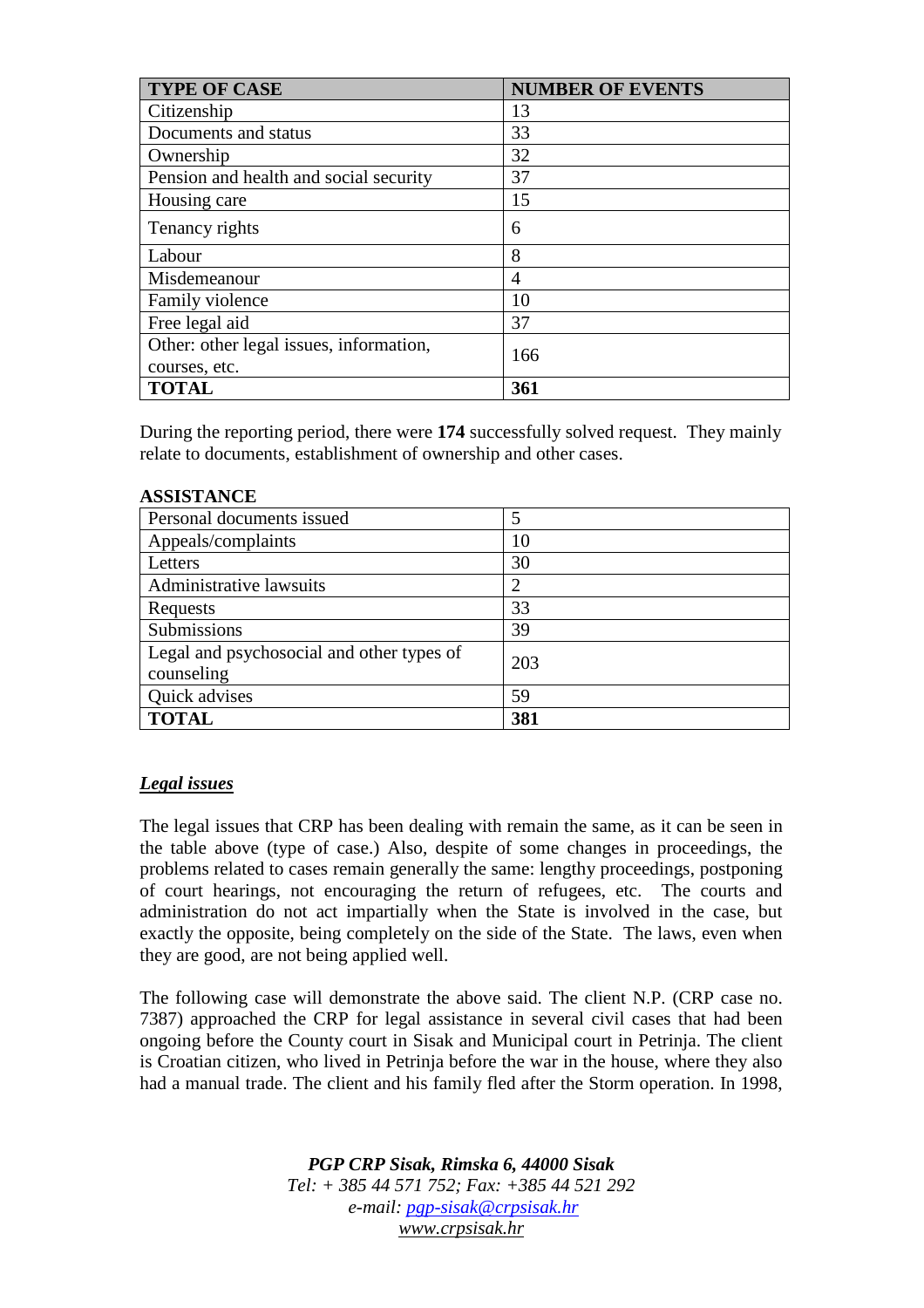the client's property was given for temporary use to K.K. and G.K., who used it until 2002.

In the civil proceedings that had been finished with a valid judgement, the client was obliged to pay the amount of almost 100.000,00 HRK to the temporary users for investments made to the house. The client appealed, but the appeal was rejected. The client also filed a request for renewal of proceedings, as he claimed that the estimation of investment costs was not done properly, but it was also rejected.

The temporary users, having valid judgement, initiated the execution proceedings for payment of the mentioned amount, by assessment and selling of the house.

The execution proceedings were postponed, due to complaints of the client and waiting for different civil proceedings to be over.

The client initiated proceedings before the Municipal court in Petrinja, where a civil engineer was engaged, and he estimated investments to the amount of 45.000,00 HRK.

The client also initiated two civil proceedings before the Municipal court in Petrinja for compensation for damage. One was against the Town of Petrinja and temporary users for compensation for damage for not being able to use his property. The other one was against the Town of Petrinja, temporary users and the Republic of Croatia for compensation for damage to the house, as the house was completely devastated in 2002 when the temporary users vacated it. Both civil proceedings initiated by the client are ongoing, but negatively for the client. All instances are rejecting the client's request for compensation for damage. At the moment, one case is at the County court in Sisak, and the other at the Supreme Court.

The client received a court summons for a court hearing on 1 February 2010 in the execution proceedings for payment for investment to the temporary users. Therefore, the execution proceedings is still ongoing, despite of the Conclusion made by the Croatian Government in 2006, which says that the Government shall take over the payment for investments.

CRP wrote on this case to the Ministry several times, asking them to respect the Government's decision and settle this case. However, nothing has happened.

The clients' house is damaged, but he is supposed to pay for the investments to the house. He is an old man, who has no money to pay such amount. During all these proceedings regarding his house, he became seriously sick, having hearth problems. He has no right to any kind of compensation regarding his house.

Therefore, CRP is of an opinion that the responsibility for this case lies on the Republic of Croatia, which gave the client's property for use to temporary users, who were not authorised to invest into that property. However, the client, as the owner of property, is the only one that suffers the damage caused by the administration.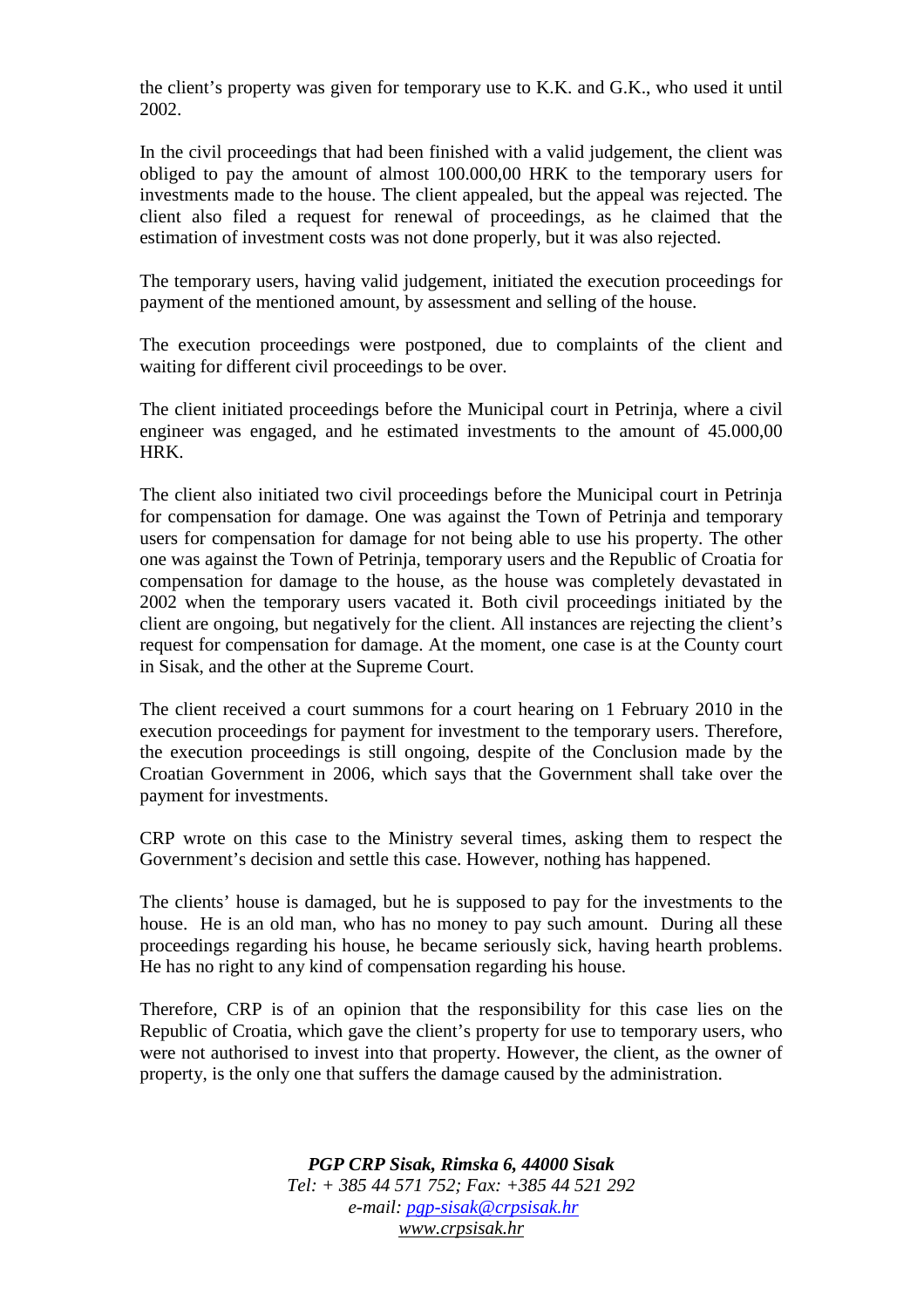On 1 December 2009 a workshop on human rights was held in the Citizens' center in Glina. The workshop presented challenges in modern families – spending time together, relations with elderly people, communication with children and adolescents, peculiarities of money and real values of material and non material goods, etc. Participants were encouraged to discuss and present their associations and personal experiences. It was a good and dynamic discussion, with many concrete life experiences. There was a significant level of trust and closeness among the participants. They are of different life experiences and different ethnic and cultural background, but they already know each other. The workshop reached its goal – to feel empathy for each other.

On 5 December, CRP participated at the  $3<sup>rd</sup>$  NGO fair in Sisak. The fair was organised on the occasion of the International Volunteers Day and International Human Rights Day, by the Local Democracy Agency Sisak and the Town of Sisak. The fair gave the opportunity to NGOs to present themselves to the public, as well as to the citizens to become more familiar with activities of civil society organisations.

On 10 December, on the occasion of the International day of human rights, a forum on human rights was organised in the Citizens' centre in Glina. The lecture was given by Milica Nenadovic, lawyer. The lecture gave many examples from practice and it included all legal areas that were of interest for free legal aid beneficiaries: ownership, pension and health insurance, social welfare, citizenship and status rights. The lawyer answered questions and gave legal advises to the participants.

On 14 December, a project cycle management workshop was held in the Citizens' centre in Glina. The workshop was organised to continue the work done at the workshop held in the Centre on 12 November 2009, when the need for practical work was established. The workshop was led by Mr. Munir Podumljak of the Partnership for Social Development Zagreb. The participants made a draft of a project proposal that they would like to implement next year.

On 17 December, a workshop on women's rights was held in the Citizens' Centre in Glina. The workshop was oragnised to discuss "Women's rights and traditional community". The workshop was led by Lahorka Zec, professor. The workshop spoke about position of women in small and rural areas, as well as conflict of modern and traditional. There was an opinion survey and quiz, with an aim to point out traditional understanding of position of women in society and family.

On 18 December, a forum on stress and its impact on holidays was held in Sisak. The foru was held in the Red Cross premises, and it was organised by the Red Cross Sisak, Association of Helth Petrinja and CRP Sisak. The forum had two parts; a lecture by Ms. Dasa Poredos Lavor and practical exercises demonstrated by Ms. Kristina Jakesevic, physiotherapist.

On 22 December, the Town of Glina and CRP Sisak signed the Memorandum of Understanding, based on previous cooperation and as a frame of future cooperation.